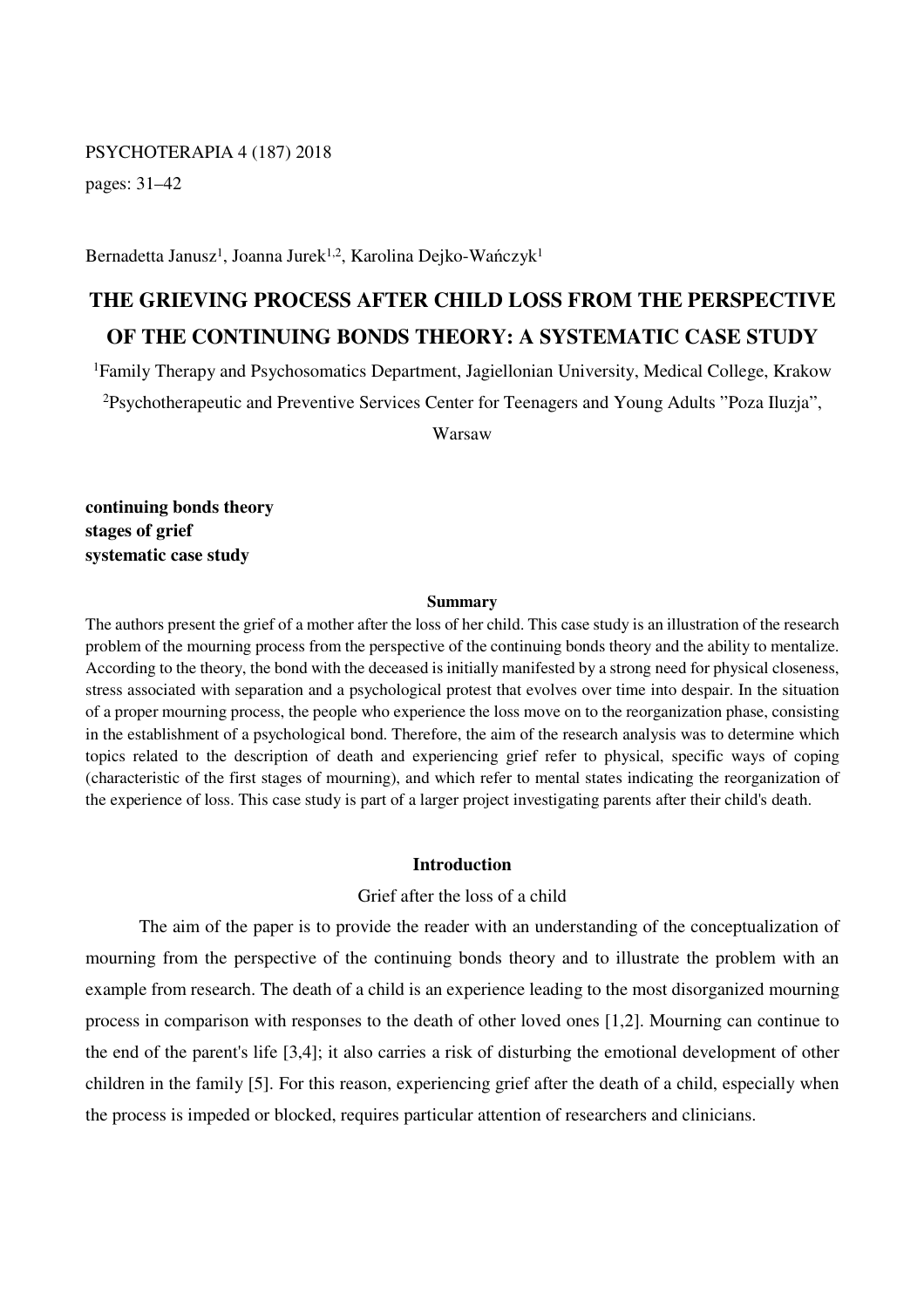32 Bernadetta Janusz

Strong stress associated with the loss results in the activation of regulation strategies characteristic of the attachment system [6−8] and the system affects equally the child and the parent [9]. This is true, among other things, for the urge to maintain or re-establish physical proximity at times of separation [10, 11].

The mourning process from the perspective of attachment theory

Bowlby and other researchers of the continuing bonds theory [6, 9, 12−14] believe that a parent's response to their child's death is similar to a child's response when separated from the attachment figure. The parent's separation stress reaches a level comparable to that of the child, leading to the activation of mechanisms of affect regulation. The type of regulation mechanism depends on the dominant pattern of attachment. Mary Ainsworth differentiated four patterns of attachment: trusting (secure) attachment, dismissive (anxious-avoidant) attachment, preoccupied (anxious-ambivalent) attachment, and disorganized attachment (with an unresolved trauma) [8]. Secure attachment is characterized by the ability to think about the emotions associated with the loss. The dismissive attachment style is associated with deactivation of the attachment system and avoidance of experiencing sadness and grief, defensive withdrawal, and renunciation of attachment behaviours [6, 15, 16]. Increased anxiety and avoidant behaviours also involve a higher risk of pathological grief and the occurrence of prolonged depressive symptoms after the death of a loved one [17]. A preoccupied (ambivalent) type of attachment combines excessive preoccupation with loss and the inability to find comfort. An overly dependent relationship with an attachment figure in adult life, characteristic of the anxious-preoccupied attachment style, leads to the persistence of 'psychological alarm', expressed as recurrent thoughts (rumination) about the deceased, avoidance of everything associated with the loss [18], and denial of its finality [19]. The disorganized style linked to unresolved trauma results in the lack of a consistent regulation strategy and the inability to work through the loss.

# Continuing bonds theory in the mourning process

The continuing bonds theory builds on the concepts of John Bowlby as well as reflects the practice of maintaining ties with the deceased observed across many cultures, which is a natural way of adapting to the loss [20]. Its central premise is the belief that a constructive transformation of the bond rather than its termination is an adequate response to the death of a loved one [9, 21]. From the perspective of the theory in question, blocking the grieving process is connected with the inability to transform the existing bond with the deceased [6, 22]. This may take the form of persistent or even increasing behaviour aimed at maintaining physical proximity to him or her [9].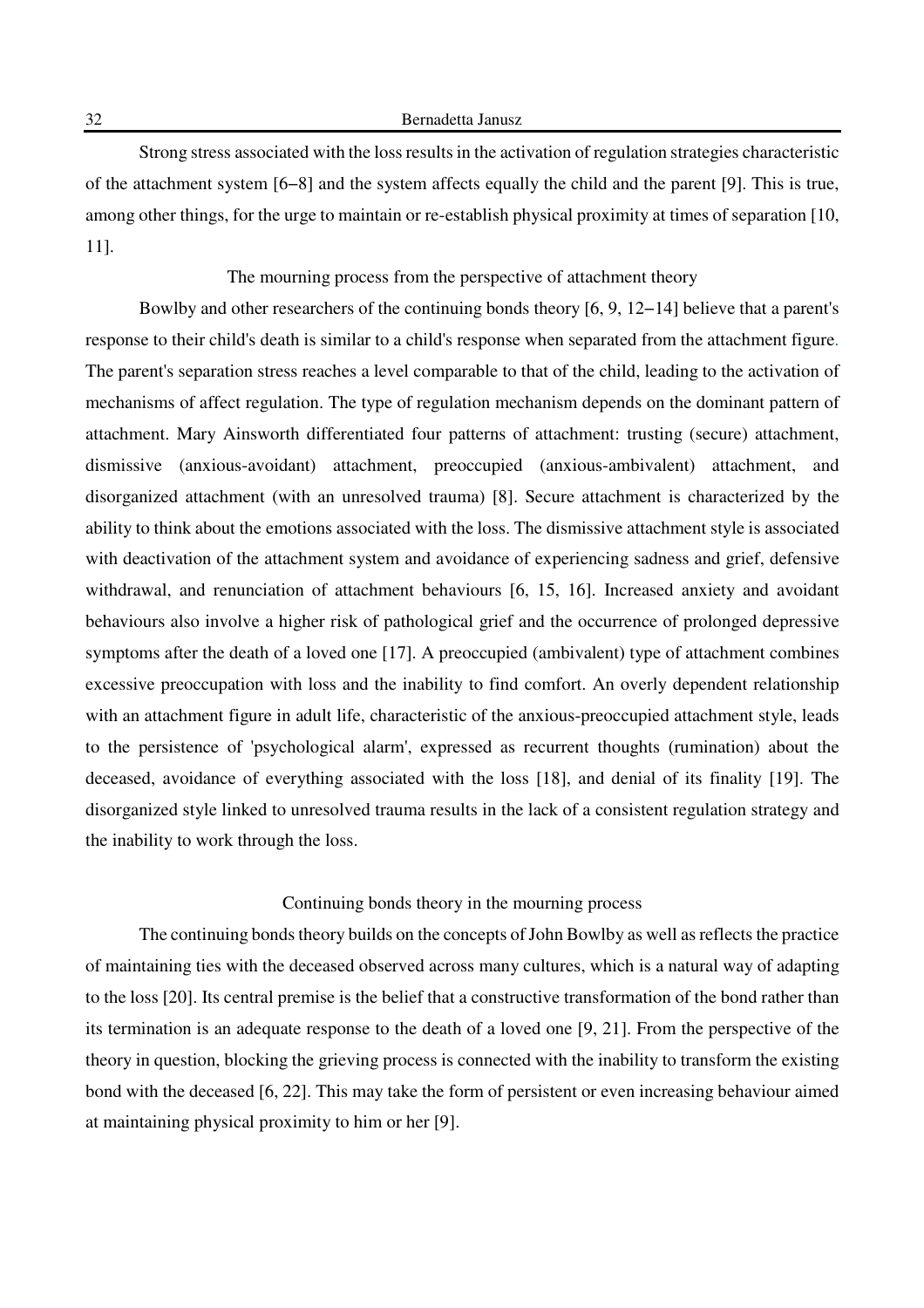The first period following the loss is described as the **protest phase** [6] and is characterized by intense yearning, protest against separation and the desire to re-establish physical proximity [23, 24]. The individual does not fully recognize the irrevocability of the loss, which is manifested, among other things, in the desire (compulsion) to visit places frequented by the lost person, using his or her possessions, seeing his or her face in a crowd, and mistaking ambient sounds for the voice of the deceased or their footsteps [9, 23, 25]. Strategies of this kind bring temporary relief or regulate emotions in the short term, but become psychologically disorganizing when employed continually for months or even years, because repeated attempts at re-establishing physical proximity cannot be ultimately effective [26]. As a result, these strategies may reactivate the tendency to avoid anything that reminds the bereaved of the deceased, leading to intermittent intrusions of memories and avoidant behaviours [27]. A decline in the behaviours described above within several months of the loved one's death indicates a gradual acknowledgement of the finality of the loss [28].

In the **despair phase,** the mourner experiences deep sadness and withdrawal, which is related to the gradual recognition of the irrevocability of the loss [9]. Repeated failure to attain the goal of reestablishing physical proximity leads to the feeling of helplessness [29]. The pain of the loss is reflected in the occurrence or even escalation of behaviours aimed at continuing the physical bond notwithstanding the sense of the deceased's permanent absence.

The final stage, referred to as the **reorganization phase,** provides an opportunity for transforming the desire to be reunited with the deceased into a psychological bond [9]. Some behaviours related to the continuation of the bond, such as retaining the deceased's possessions, are regarded in this phase as using transitional objects allowing to experience partial connection to the deceased while helping to experience his or her psychological or spiritual presence [9, 30]. The deceased becomes an object of identification, begins to form an important part of the mourner's autobiography and is regarded as a key factor in retaining family and cultural heritage [9, 20].

Research indicates the coexistence of strategies for continuing bonds and strategies of separation from the lost object. Mothers who have miscarried or had an abortion report both strategies for continuing the bond (talking to the child, naming the child, retaining certain possessions, e.g. the nightgown they have worn in hospital) and strategies of separation from the child (disowning the child and forgetting its existence) [13]. Differences have also been noted in the methods of maintaining the connection to the dead child between parents who experience grief in a disorganized way (increased depressiveness, recurrent thoughts about the child's death) and those who are coping better with the loss. In the internalization phase, the former do not internalize the positive qualities of their child [12]. This means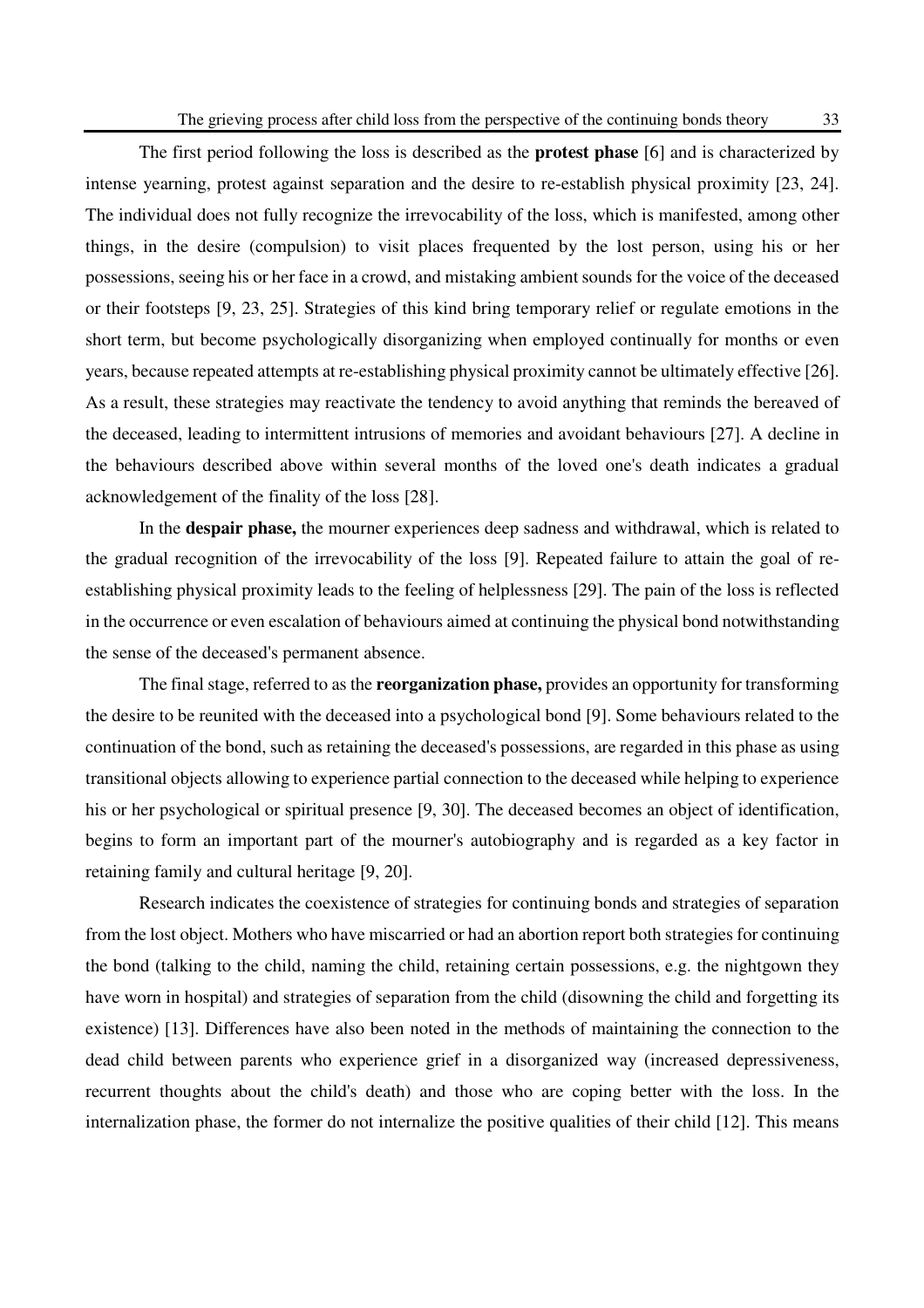that they are unable to identify with it or to experience positive feelings when they reminisce about their child.

Apart from the ability to regulate emotions through the internalization of the attachment figure, the reorganization phase also enables a better understanding of one's behaviour and attitudes during the earlier stages of grief. This possibility is associated, among other things, with the ability to experience the world, oneself and relations with others in terms of mental states, i.e. the capacity for mentalization [31].

# Mentalization

Mentalization is defined as the ability to understand the behaviour of oneself and others in terms of underlying mental states, i.e. feelings, thoughts, and desires [31]. Mentalizing makes it possible to interpret and regulate one's emotional experiences [32]. On the one hand, mentalization serves as a mechanism of emotional regulation; on the other hand, the effectiveness of this mechanism depends on the level of stress experienced. Intense emotions reduce the capacity for conscious and controlled reflection and activate fast and automatic processing of information. The relationships between excitation and the ability to maintain a reflective attitude are mediated by the attachment style. Securely attached people maintain their ability to reflect for a longer time and regain it more quickly than individuals with an anxious or disorganized pattern of attachment [33]. These regularities are particularly important in the context of the death of a loved one, which is one of the most difficult emotional experiences and strongly activates the attachment system [6, 34].

The purpose of the account of a mother's experiences after her child's death presented in this paper is to relate mourning to the description of her ability to mentalize. A systematic case study was adopted as research method [35, 36]. This approach is used in projects addressing specific research questions, both in quantitative and qualitative analyses of data. Its key element is the cooperation of the research team, where the results are discussed together.

#### **Methods**

# Aim of the study

The study was exploratory in nature. Its main research question was: How is the capacity for mentalization related to experiencing grief and the ability to give an account of the experiences of loss over time? The main aim of the research analysis was to determine which topics related to the description of death and experiencing grief refer to physical, specific ways of coping (characteristic of the first stages of mourning), and which refer to mental states (characteristic of the later stages of mourning associated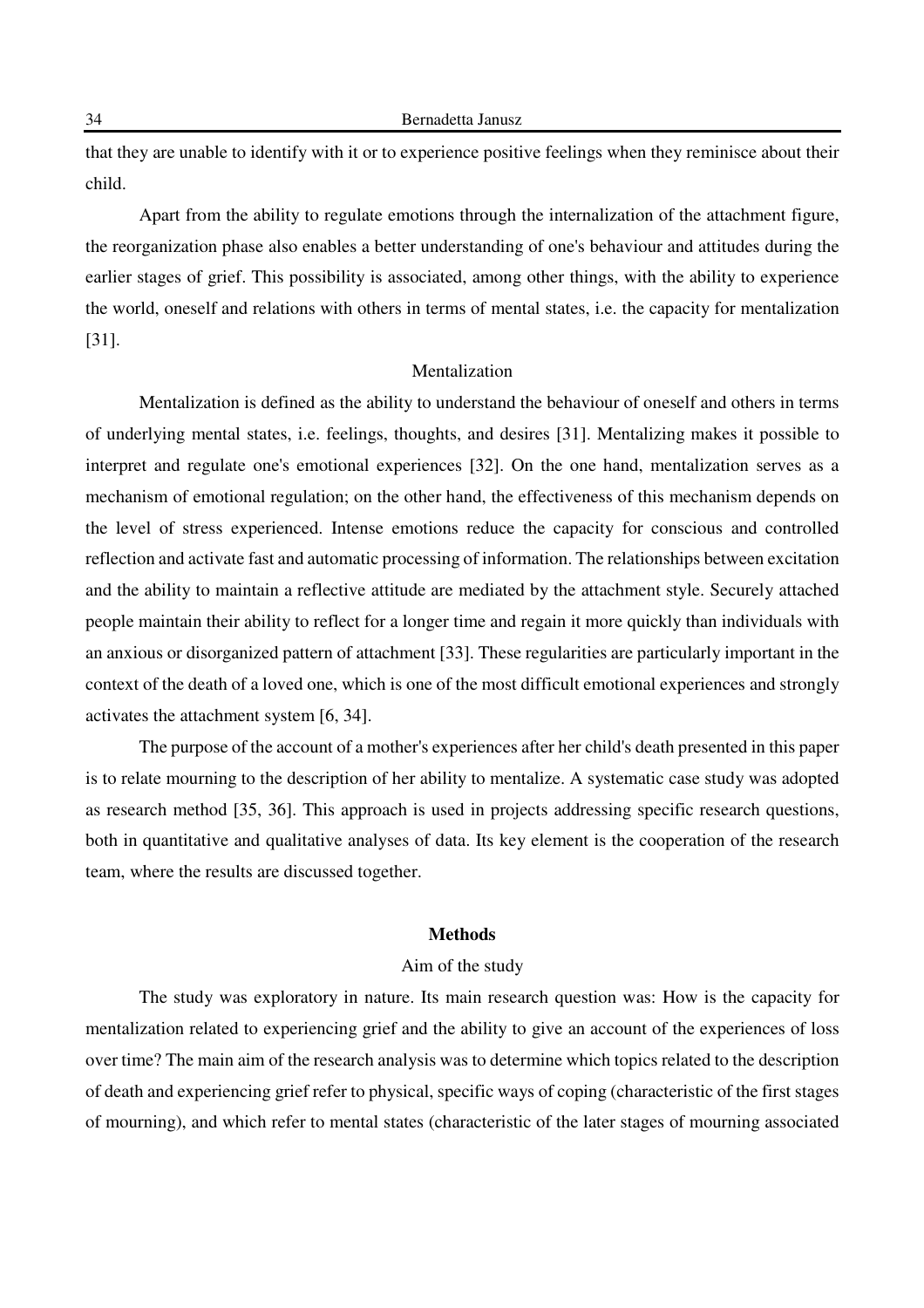with acceptance and reorganization of the experience). The second objective was to assess to what extent the subject's retrospective account of experiencing her child's death and the mourning period is coherent and to what extent she is aware of the changes that have taken place during the three years following the child's death. This case study is part of a larger project investigating parents after their child's death.

# The subject

The case of Ms A. was selected because of her ability to describe her experiences in a free, comprehensive, and spontaneous way, which provided better access to her personal narrative. The subject herself developed and introduced new themes related to her grief after her daughter's death due to a genetic defect at ten months old, four years prior to the study. At the time of the study, the respondent was over 30 years old and had a half-year-old son. She held a university degree, was employed, and had a good relationship with her partner both at the time of the study as well as in the period preceding the child's death and during mourning. Both before the study and afterwards, the subject attended a support group run by a children's hospice.

# Research instruments

# 1. Interview about experiencing the child's illness and death

For the purposes of the research project, an interview consisting of ten questions was constructed, five of which concerned the child's death and the subject's subsequent experiences. (How do you remember the time around your child's death? Can you describe what was happening at that time? What happened after the funeral, what were the next days/weeks/months like? Can you describe your behaviour/experiences/thoughts related to your deceased child? How did they evolve over time? Which moments after your child's death were the most difficult? What was helpful to you then?).

# 2. Adult Attachment Interview

The assessment of the mentalizing capacity consists in analyzing the narrative obtained through the Adult Attachment Interview (AAI)[37]<sup>1</sup>. AAI is semi-structured and contains questions which concern the interviewee's relational experiences with their childhood caregivers, their impact on his or her development, and the evaluation of these relationships from an adult perspective.

 1 Polish version of the interview by Karolina Dejko-Wańczyk and Bernadetta Janusz.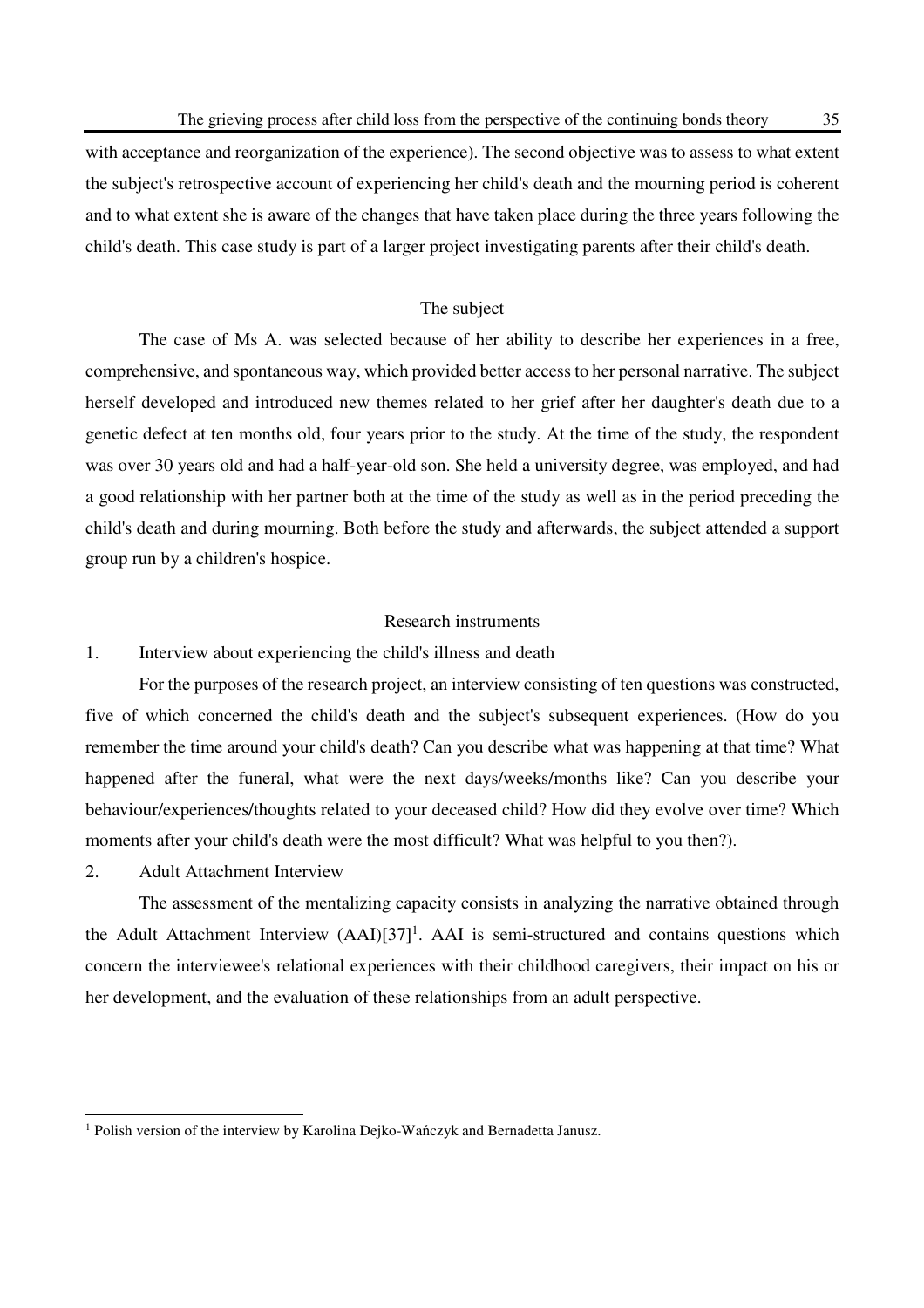# **Methods of analysis**

#### Thematic analysis

A thematic analysis was applied to the interview about the experience of the child's illness and death in order to identify central, recurrent themes in the subject's discourse [38]. In this study, an essentialist approach was used because the aim of the study was to obtain a description of a retrospectively experienced reality of grief. One should bear in mind, however, that it is impossible not to construct meaning altogether in conversation, in the very process of interviewing [39, 40].

In the thematic analysis, a theme is defined as a common thread that captures and illustrates important (in relation to the research question) content in the data. In the present case, a theoretical, deductive method of data analysis was used [40]. In the initial phase of coding, a semantic approach was utilized, i.e. categories were named on the basis of the explicit meaning of the statements. At the stage of grouping the categories into main themes, the analysis was performed through the assignment of meaning to the emergent patterns of speech [41].

The following stages of data analysis were implemented: 1. generating initial codes (categories), primarily on the basis of the semantic meaning of the subject's statements. 2. grouping the codes according to their meaning − at this stage, the theoretical aspect of coding was incorporated. 3. grouping the codes into main themes which are relevant from the perspective of the research question. 4. ensuring that the codes contained in the themes are internally coherent, rearranging the codes and determining the themes that will constitute the final stage of the analysis.

To ensure reliable coding, the first two authors of the paper carried out the first three stages of data analysis. The fourth step consisting in the organization of the categories into an internally coherent pattern and final definition of themes was completed by the first and the third author of the article.

#### Reflective Functioning Scale

In order to assess the capacity for mentalization, the narrative obtained through the Adult Attachment Interview is analyzed using the Reflective Functioning Scale (RFS) [43]. RFS measures four criteria to assess the reflective ability: (a) awareness of the nature of mental states; (b) explicit attempts to understand the mental states underlying the behaviour; (c) recognition of developmental and systemic aspects; (d) recognition of mental states arising during the interview and in relation to the interviewer. They are assessed on an 11-point scale, from 1 (antireflective attitude) to 9 (exceptionally high reflective function). The average mentalizing capacity in healthy individuals (those not diagnosed with mental disorders or personality disorders) is 5 [42].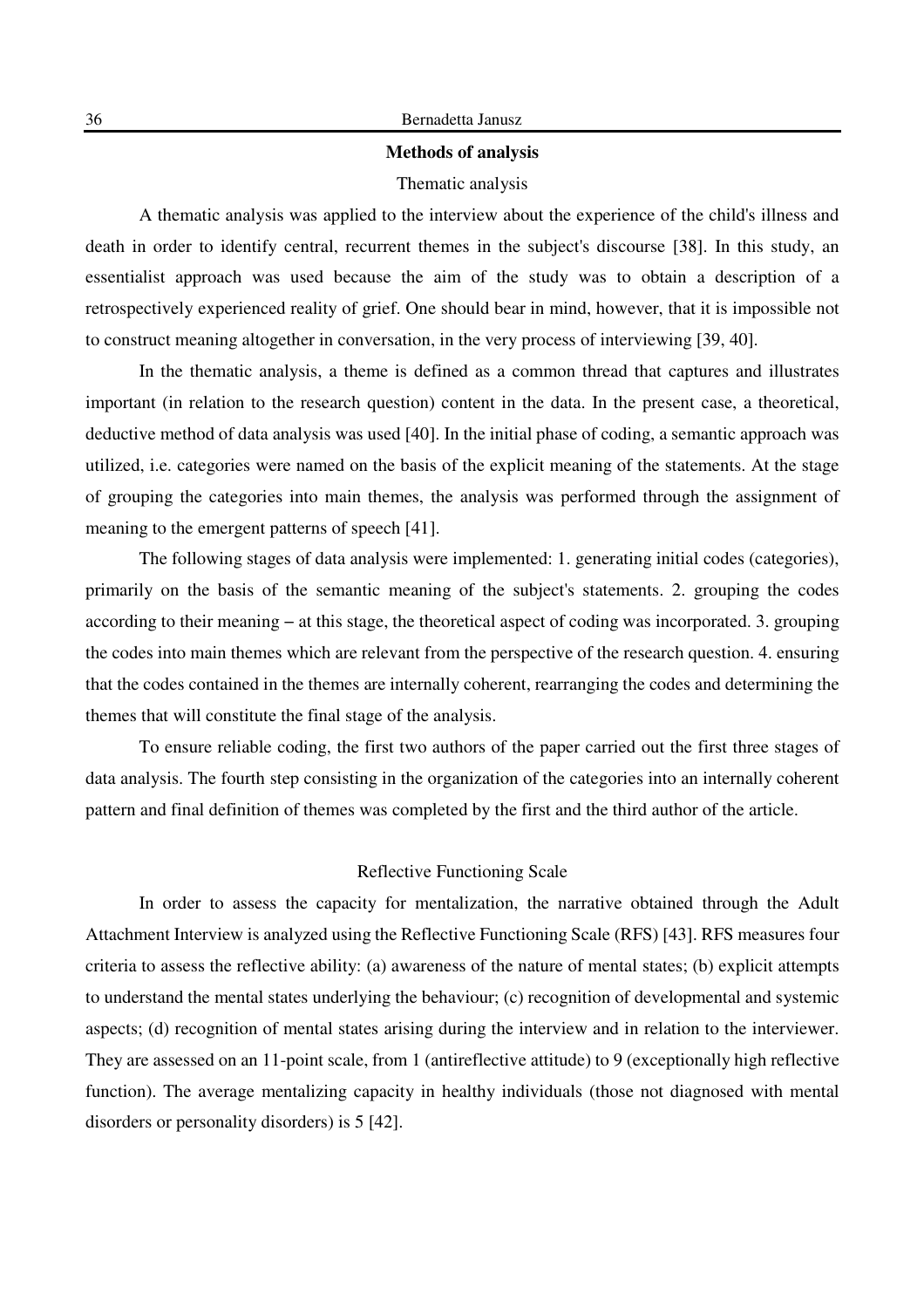# Experimental procedure

After the establishment of contact, presentation of the aim of the study and receipt of the subject's written consent, a semi-structured interview about the experience of the child's illness and death was conducted. It began with an open-ended question, "Please tell me about your deceased child," followed by questions about the mourning process. Upon completion of this part of the study, another interview was conducted according to the Adult Attachment Interview protocol. The two interviews were recorded and subsequently transcribed for analysis. The subject gave her written consent to the use of the data for scientific purposes.

#### **Results**

#### Capacity for mentalization

The participant's mentalization score was RF=5. This means that she had the ability to assign meaning to her experiences, thoughts, and feelings, and had a consistent model of her experiences. However, her ability did not include the more complex aspects of interpersonal relations, such as internal conflicts and ambivalence. She was able to recognize the developmental perspective and the consequent changes in the way of experiencing relations with her loved ones. The analysis showed that the subject had a more complex picture of her relationship with her children than with her parents (attachment figures) in childhood. The highest scoring items concerned the subject's relationship with the deceased child and experiencing grief as well as reactions to separation from her children. For both aspects, her reflective functioning was rated at RF=7 (very high level). The level of mentalization about the relationships with attachment figures was rated at RF=4-6 (average to high ability to mentalize).

## Results of the thematic analysis

As a result of the thematic analysis, the following main themes were identified: awareness of ongoing changes and transformations (12); experiencing the child's physical presence in specific places (11); detailed description of the circumstances of the death (10); responses to the social environment (7); reflection on experiences at the moment of death (6); description of emotional states and ways of coping (5). Four of the main themes are directly related to the research questions of the analysis presented here and will, therefore, be defined and presented in detail below.

**Detailed Description of the Circumstances of Death (10):** This theme is made up of categories characterized by a very detailed description of what happened. The codes included here contain references to specific behaviours and statements which describe the sequence of events in detail. Such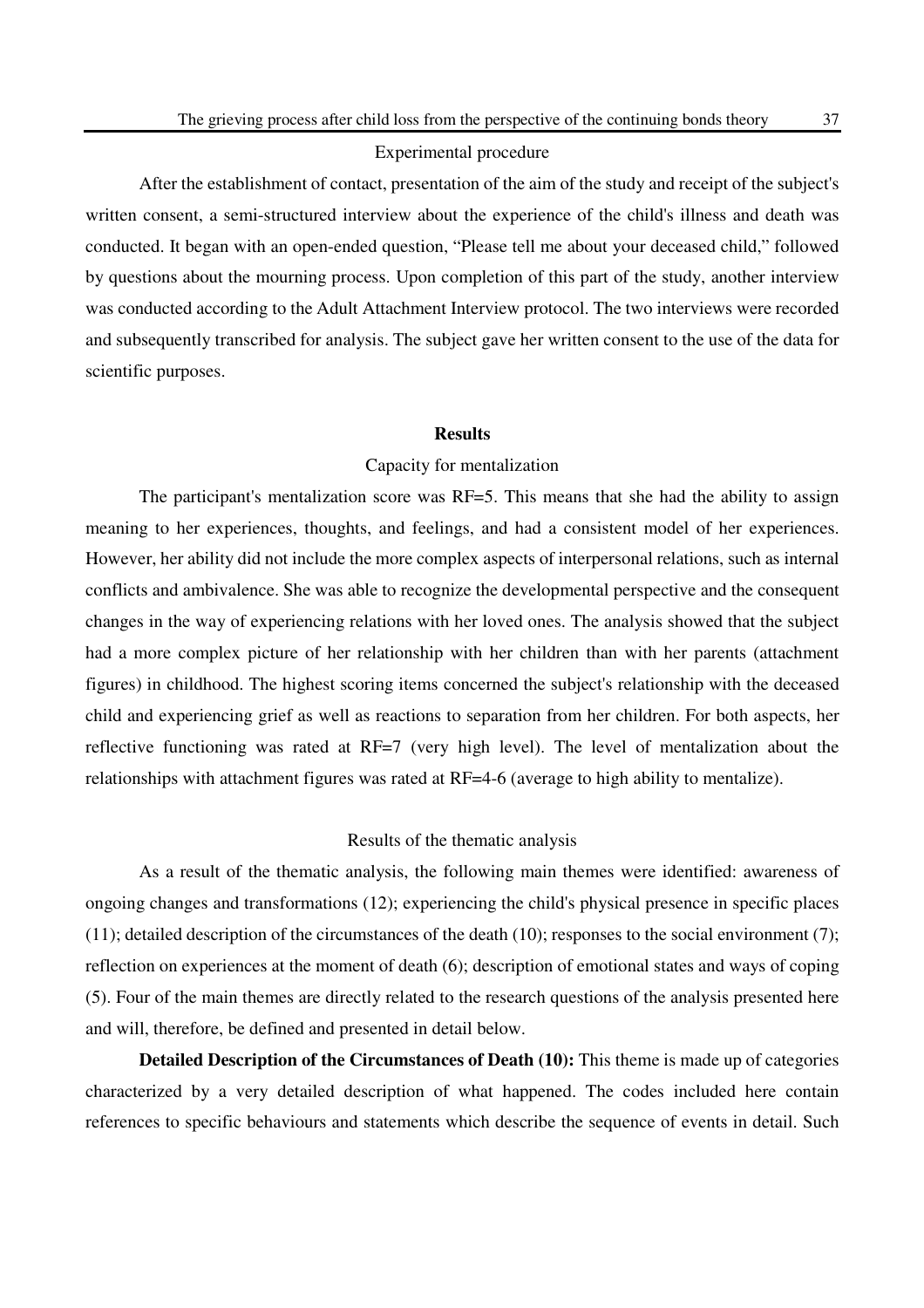statements were strongly emotionally charged. They were not subject to commentary or reflection. *"And it was taking her* [the nurse] *forever to get here, I don't know, it must have been 7 p.m. And it was really taking forever… In the meantime, I called my husband and told him to hurry up from work. And so my husband returned and we went to the bedroom, we were sitting, lying with her* [the daughter] *on our bed. Finally, the nurse arrived. When my husband went downstairs to open the door and bring all that equipment, I left the room and he, M., did too, I left the room for a moment to open the door here upstairs, 'cause it was jammed or something. It was seconds. And when I came back to her, I saw that she just wasn't breathing anymore, that's the first thing. Another thing was that she had very glassy eyes, and, I don't know, I was just sure that she was running out of breath, you know? And that nurse did nothing, I mean she wasn't able to, she just didn't do anything.* 

**Experiencing the Child's Physical Presence in Specific Places (11):** This theme was made up of categories containing descriptions of specific places (home, the grave) and objects (photographs) which evoke the child's presence or give a sense of being with her. A strong urge to stay in those places and handle these objects is being manifested particularly in the first months after the death (the subject makes references to specific points in time.) Leaving a place (e.g. a long absence from home) or being unable to handle the objects generates stress because the place is associated with the child's presence. *At home she's with us most. All the time, in fact. I don't think so much about it nowadays, but there were months, I don't know how long it went on, if it was months or years, but I simply kept talking to her; I can feel her more here than at the cemetery. And at the cemetery, it's also, I mean, it's so palpable. Because there's a picture there, just like here, you know?*

**Reflection on Experiences at the Moment of Death (6):** This theme is comprised of categories containing retrospective descriptions of experiences and needs, taking into account the experiential complexity (conscious decisions, automatic responses). The categories include references to the changes in the subject's own mental states at that time, situate the experiences in the context of her other life experiences. *It's one of the hardest things, one of the moments to which… One of the most difficult moments of the whole story to which I return. And it all happened so quickly then. Yes, it went very fast. That was the moment I keep reproaching myself for, that if I'd had the knowledge that I have now… Well, of course, I wouldn't have been calm, but it would have happened a bit more slowly. I would have taken more time to say goodbye to her.*

**Experiencing Contact with the Child at Times of Stress (8):** This theme is made up of categories containing descriptions of behaviour (talking to the child) and experiences (feeling comforted by dreams of the child) focused on feeling its presence and assigning meaning to the event. Experiencing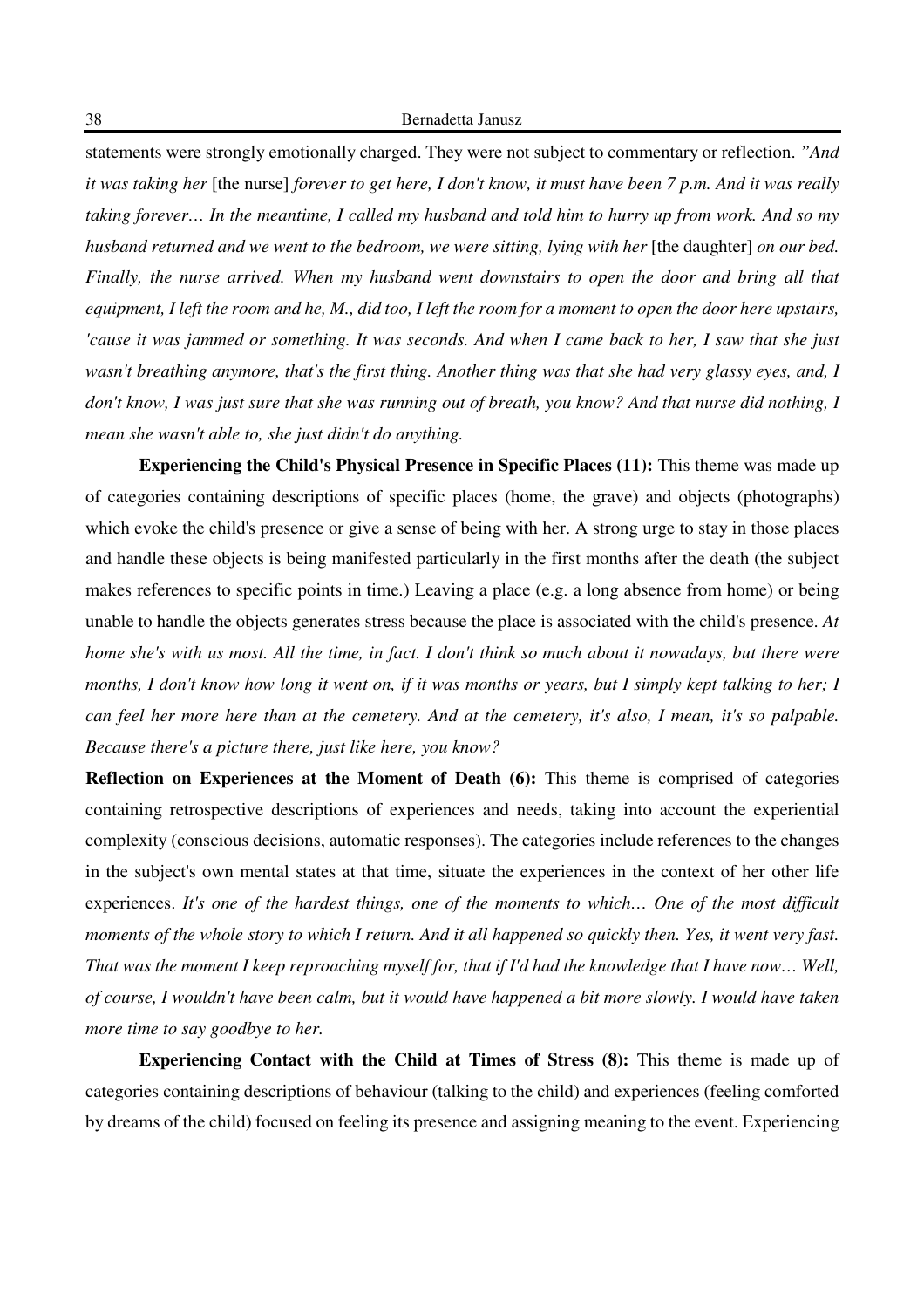contact with the child is associated with relief, solace, awareness of one's state and the need for change. *I'd come home. I'd say, mommy's home now, and, I don't know, that we'll make dinner now. It was the same in the store, I kept talking to her, I'd say, we'll get the cabbage now. Because that's how I would talk to her as we sat together for those ten months. Cause you talk to kids all the time, right? I just never stopped talking to her. On a trip to the mountains, crying again, I pushed the pram with a friend's daughter who was just a baby then. I was pushing this pram on and on and on. I was thinking, God, why is it like this, that I'm pushing this pram with someone else's child in it, for fuck's sake. And then at the top of the mountain, right in the middle, there's a young roe, just standing and staring. It kept staring at us. I just walked by it. I did. It stood there, I don't know, maybe 50 centimetres away from me and the pram. It just followed us with its eyes. And afterwards, I saw the roe a few more times. And of course, I stopped crying then, because that was probably the point, that I should let it go. R: For you it was a sign, right? Yes, it was a sign for me that my daughter is here again and she shows herself to me and tells me to get a grip.* 

**Awareness of Changes and Transformations (12).** The last theme contains a description of successive behaviours and different states experienced by the subject and her awareness of the ongoing changes in her grieving process (e.g. fading away of the memories of the sensual experiences associated with the child, reduced intensity of pain and anger.) *Yes, because at one point I just stopped, I mean, sure, I felt her here at home 'cause I thought about her all the time. But, well, I didn't have dreams about her, you know? I would just like to... Of course, time also makes you stop seeing her with your mind's eye, you're unable to remember, to recreate her face, her features, her smell... But this was still the time*  when we didn't quite feel that she was really gone and she wouldn't be back. That it wasn't holidays, that *she hadn't gone away somewhere and would be back soon. Only that she's not coming back and that's it.*

#### **Overview of the results**

The research analysis indicates that the mother, characterized by a good general capacity for mentalization (RF=5), can address her relationship with the deceased child and her mental experiences. It should be emphasized, however, that certain aspects of the investigated experience remained at the level of a specific reconstruction of events. This is particularly the case with the circumstances of the child's death − **Detailed Description of the Circumstances of Death.** Similarly, the description of experiences in **Experiencing the Child's Physical Presence in Specific Places** was very detailed and precise. The subject usually situated those experiences in the first months after the child's death, specifying their dates and timeframes.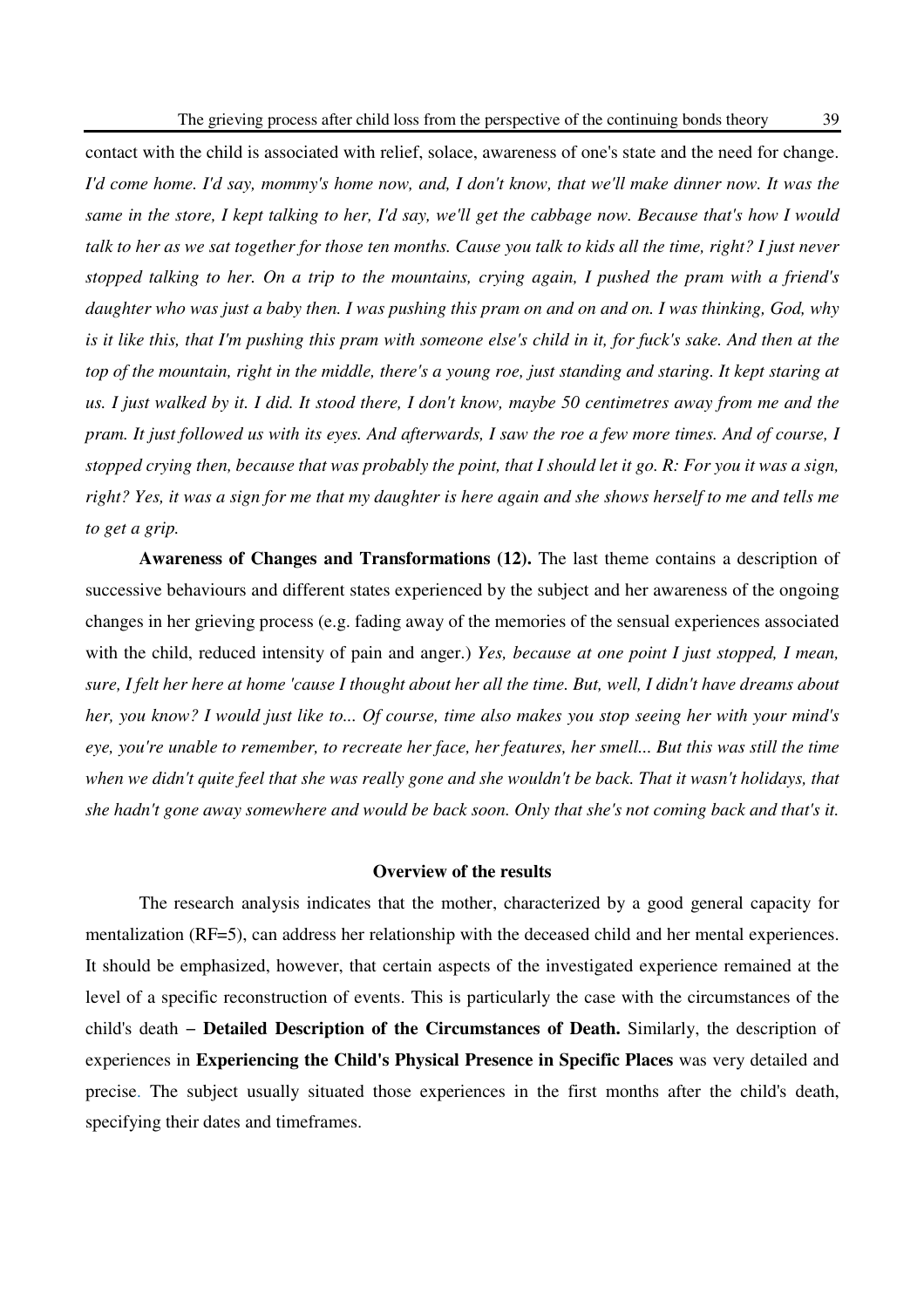A different kind of theme was the **Description of Contact with the Child at Times of Stress,** where less attention was paid to specific locations and the contact with the child was more in the form of conversation, dreams, or seeing its presence when communing with nature. In this case, the subject was able to see the impact of those experiences on her short- and long-term emotional reactions. Similarly, the theme **Awareness of Changes and Transformations** indicates that the respondent was able to give a retrospective account of the events and her emotional states. Large portions of her narrative were characterized by continuity, i.e. provided a sequential description of events and mental states that resulted from each other.

In summary, the interviewed mother, characterized by a good general capacity for mentalization, was able to give a coherent account of the experiences related to her child's death, which occurred in the first three years after the death. She identified the need to keep in touch with the places and objects associated with her daughter. She also described the sense of relief and transformation through the changing forms of contact with her daughter. Finally, her narrative situated her changing behaviours and mental states in time and gave some of the reasons for the changes taking place in her.

# **Discussion**

The retrospective description of a mother's grief after the death of her child captures to some extent the process of transforming the behaviour associated with continuation of the bond [9]. The memories of the moment of death and the first weeks after the death are clearly dominated by the need to maintain the physical bond. Of particular interest is the description of the respondent's experience of her meetings with the roe, which may be understood as an experience of contact with a transitional object [30], having the quality of a physical encounter and serving to regulate emotions, but also facilitating a gradual change of the mother's attitude to separation from the child and to her life.

The ability to transform a physical bond with the deceased child into a psychological one appears to depend, among other things, on one's capacity for mentalization, which, in turn, is conditional on the readiness to work through and express one's experiences and a more effective emotional regulation [31]. The regulatory aspect of mentalization is particularly important in situations of increased stress [33], among which the death of a loved one may be considered a special instance [43].

It must also be noted that certain experiences related to the death of a child are so intense and painful that mentalizing about them is extremely difficult or even impossible. In this study, such an experience was the moment of death; the account of it was permeated by detailed sequences of events and images, which were reconstructed as though they remained unaltered. This indicates that they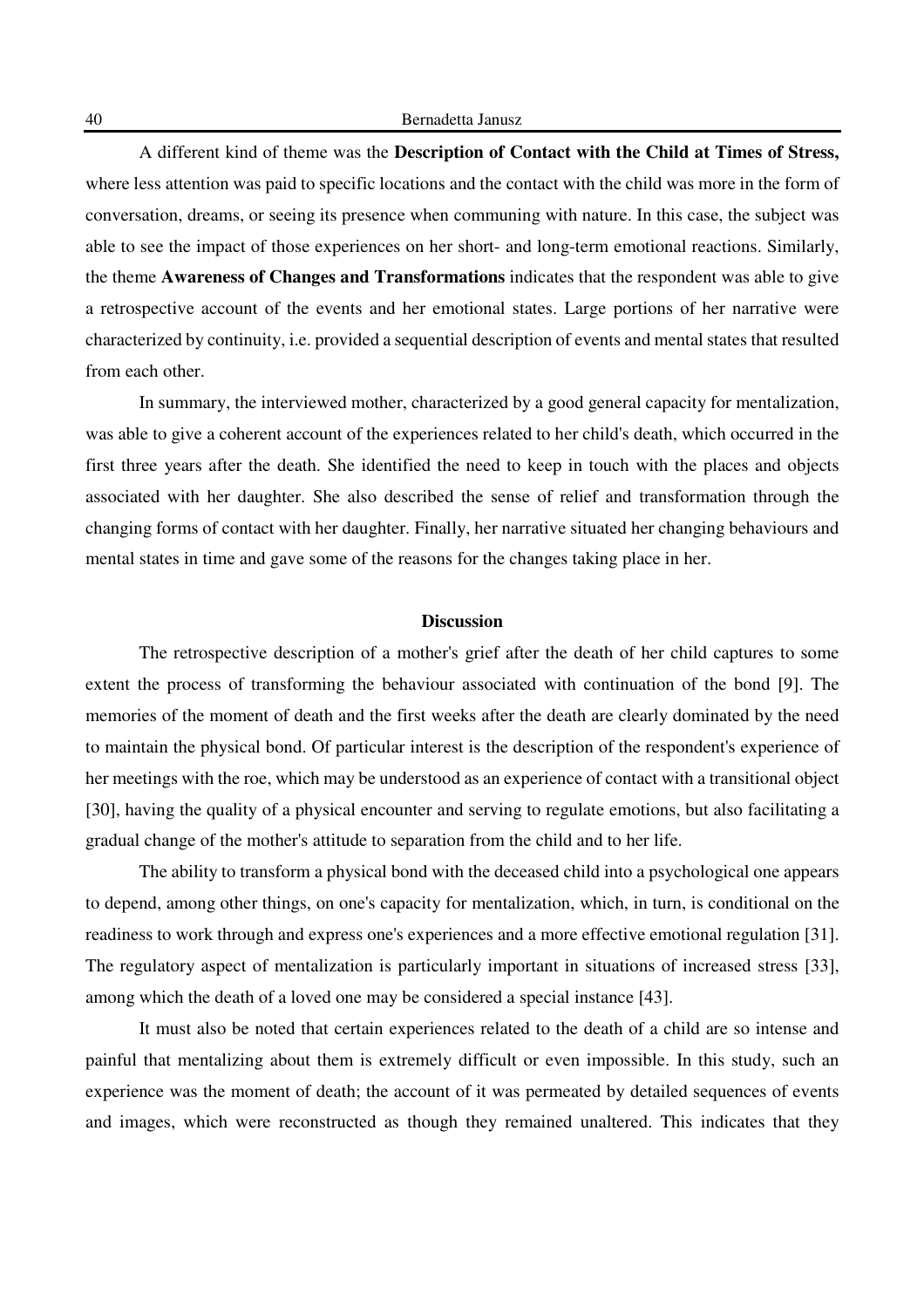constituted a trauma [43-45], which is an experience that exceeds the power of emotional regulation. Losing the first child may also be associated with particularly difficult experiences – guilt over not being able to save the child or loss of the newly acquired identity as a mother. An experience of this kind may further impair regulatory skills. This also applies to individuals whose ability to cope with emotions is based on mature and effective mechanisms, which include a well-developed capacity for mentalization.

# **References**

- 1. McCarthy MC, Clarke NM, Lin Ting C, Conroy R, Anderson VA, Heath JA. Prevalence and Predictors of Parental Grief and Depression after the Death of a Child from Cancer. Journal of Palliative Medicine 2011; 13: 1321-1326.
- 2. Thieleman K, Cacciatore J. When a child dies: A critical analysis of grief-related controversies in DSM-5. Research on Social Work Practice, 2014; 24(1): 114-122.
- 3. Dyregrov A, Dyregrov K. Long-term impact of sudden infant death: A 12- to 15-year follow-up. Death Studies, 1999; 23: 635–666.
- 4. Stroebe M, Schut H, Stroebe W. Health outcomes of bereavement. Lancet 2007; 370:1960–1973.
- 5. Janusz B, Drożdżowicz L. Śmierć i żałoba w rodzinie. Oddziaływania terapeutyczne. Psychoterapia 2013; 2(165): 45-54.
- 6. Bowlby J. Attachment and loss. Vol. 3. Loss: Sadness and depression. New York: Basic Books; 1980.
- 7. Parkes CM Bereavement: studies of grief in adult life. London: Routledge; 1996.
- 8. Allen J. Mentalization in the development and treatment of attachment trauma. London: Karnac; 2013.
- 9. Field NP, Gao B, Paderna L. Continuing Bonds in Bereavement: An Attachment Theory Based Perspective. Death Studies 2005; Vol. 29: 277–299.
- 10. George C, Solomon J. Attachment and caregiving: The caregiving behavioral system. [In:] Cassidy J, Shaver R, (ed.), Handbook of attachment theory and research New York: Guilford Pres; 1999; pp. 649–670
- 11. Prigerson HG, Horowitz MJ, Jacobs SC, Parkes CM, Aslan M, Goodkin K, Maciejewski PK. Prolonged grief disorder: Psychometric validation of criteria proposed for DSM-V and ICD-11. PLoS Medicine, 2009; 6(8): 1-12.
- 12. Ronen R, Packman W, Davies B, Kramer R, Long JK. Relationship between grief adjustment and continuing bonds for parents who have lost a child. Omega, 2010; 60(1): 1-31.
- 13. Ronit D, Mahat-Shamir L, Mahat-Shamir M. Mothers' Continuing Bond With the Baby: The Case of Feticide. The Qualitative Health Research, 2017;27(5): 665–676.
- 14. Parks CM. Bereavement Studies of Grief in Adult Life. International Universities Press, INC, New York 1972: 44.
- 15. Bowlby J. Attachment and loss: Vol. 1. Attachment. New York: Basic Books; 1969.
- 16. Mikulincer M, Shaver PR, Pereg D. Attachment theory and affect regulation: The dynamics, development, and cognitive consequences of attachment-related strategies. Motivation and Emotion, 2003; (27): 77–103.
- 17. Maccallum F, Bryant RA. Prolonged grief and attachment security: A latent class analysis. Psychiatry Research 2018; 268: 297-302.
- 18. Field NP, Sundin E. The role of adult attachment in adjustment to conjugal bereavement. Journal of Social and Personal Relationships 2011; 18: 347–361.
- 19. Lai C, Luciani M, Galli F, Morelli E, Cappelluti R, Penco I, Aceto P, Lombardo L. Attachment style dimensions can affect prolonged grief risk in caregivers of terminally ill patients with cancer. American Journal of Hospice and Palliative Care 2015; 32(8): 855-860.
- 20. Attig T. Relearning the world: Making and finding meanings. [In:] Neimeyer R.A. (ed.), Meaning reconstruction and the experience of loss. Washington, DC: American Psychological Association, 2011; pp. 33–53.